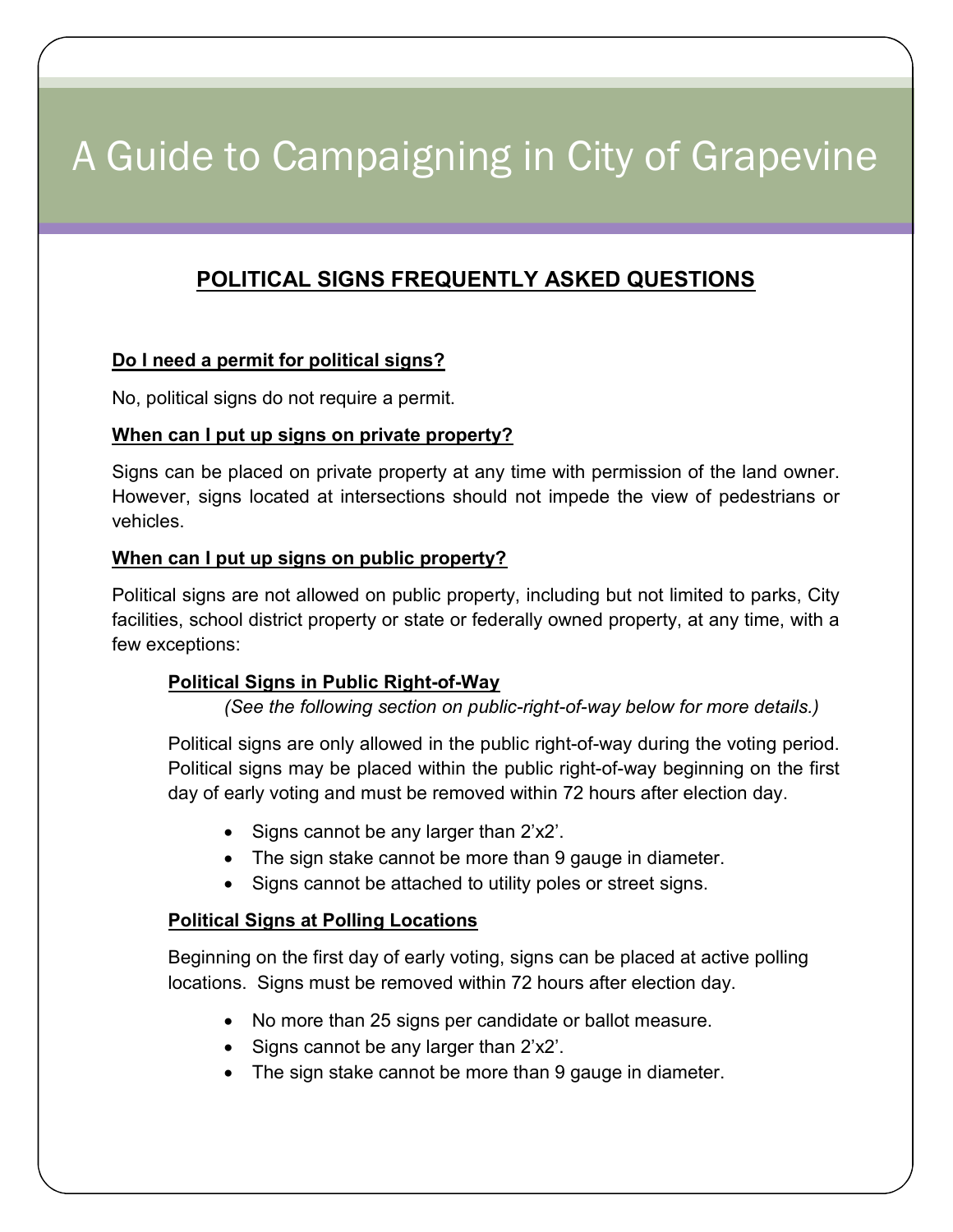# Are political signs allowed in the City's Historic District?

No, signs are not allowed in the City's Historic District.

## Are political signs allowed on State Highways?

No, political signs are not allowed on any street maintained by the Texas Department of Transportation (TXDOT), this includes State Highway 114, State Highway 121, State Highway 360, and State Highway 26.

#### Are political signs allowed in City Parks?

No, signs are not allowed on any public property, this includes the parks. Furthermore, signs are prohibited on the Corps of Engineers property around the Lake Parks.

## What happens if a political sign is illegally placed?

If Code Enforcement determines a sign is illegally placed the candidate will be notified and given the opportunity to remove the sign. If the sign is not removed by the candidate within the designated time frame, Code Enforcement will remove the sign. Signs that are a public safety concern will be removed immediately. Once removed by the City, the signs are discarded.

Signs placed on State Highways will be immediately removed by TXDOT.

## What language is required on political signs?

The Texas Election Code and the Texas Ethics Commission mandates language that is required to be on political signs. View their guide "Political Advertising What you need to know" on their website at www.ethics.state.tx.us.

## Who do I contact to inquire about a political sign?

For questions about political signs, contact the City Secretary's Office at 817.410.3148 or Code Enforcement at 817.410.3124.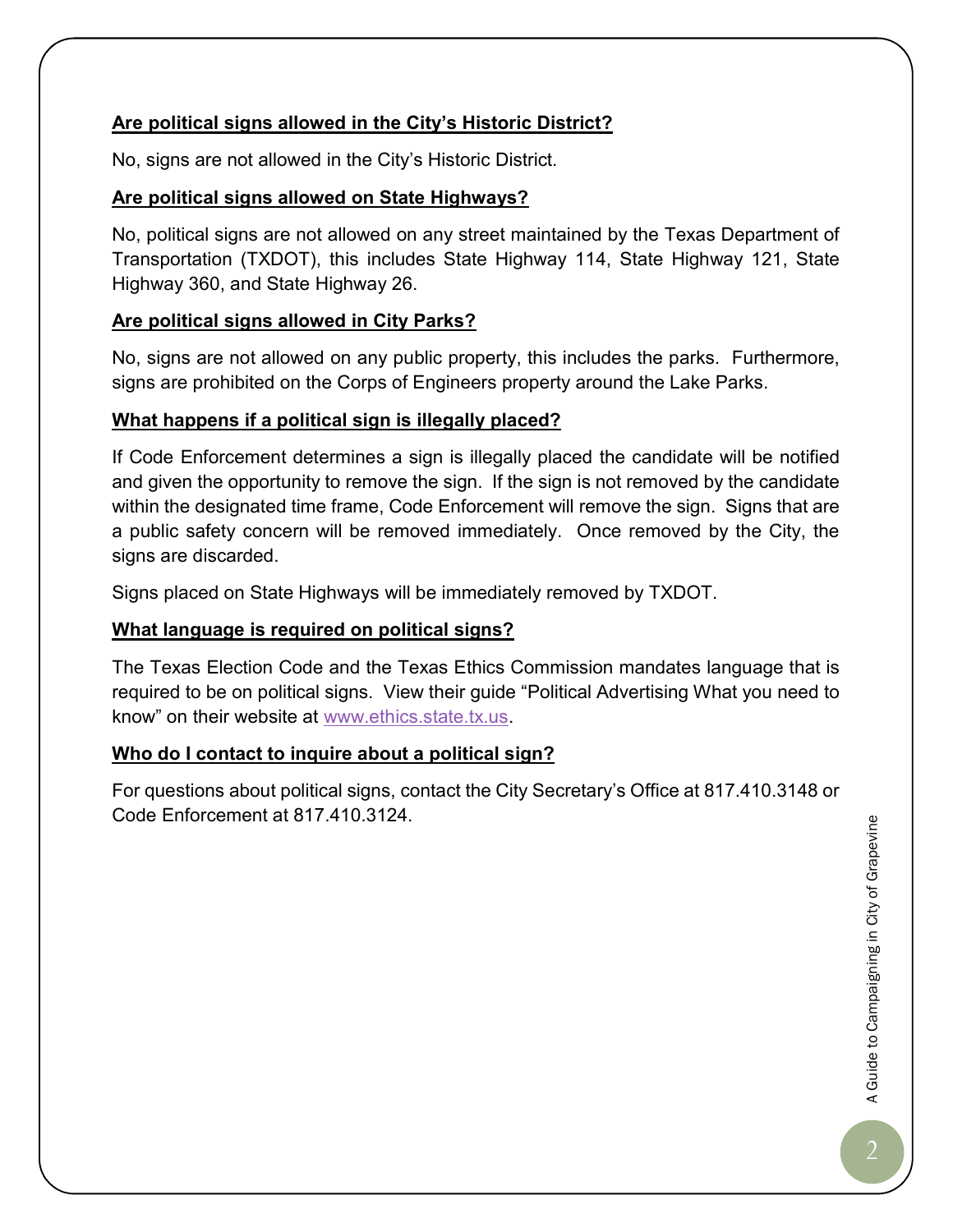#### Determining the Right-of-Way

The location of public right-of-way varies for each roadway. However, the right-of-way can generally be identified as the area between the street and sidewalk. If no sidewalk, exists fire hydrants, utility poles, street signs and/or fences can be used to determine the right-of-way. The area between the street and these markers is considered right-of-way. Signs should never be placed in the corner of intersections so that they impede the view of vehicular traffic.



A Guide to Campaigning in City of Grapevine<br>3 A Guide to Campaigning in City of Grapevine<br>3 A Grapevine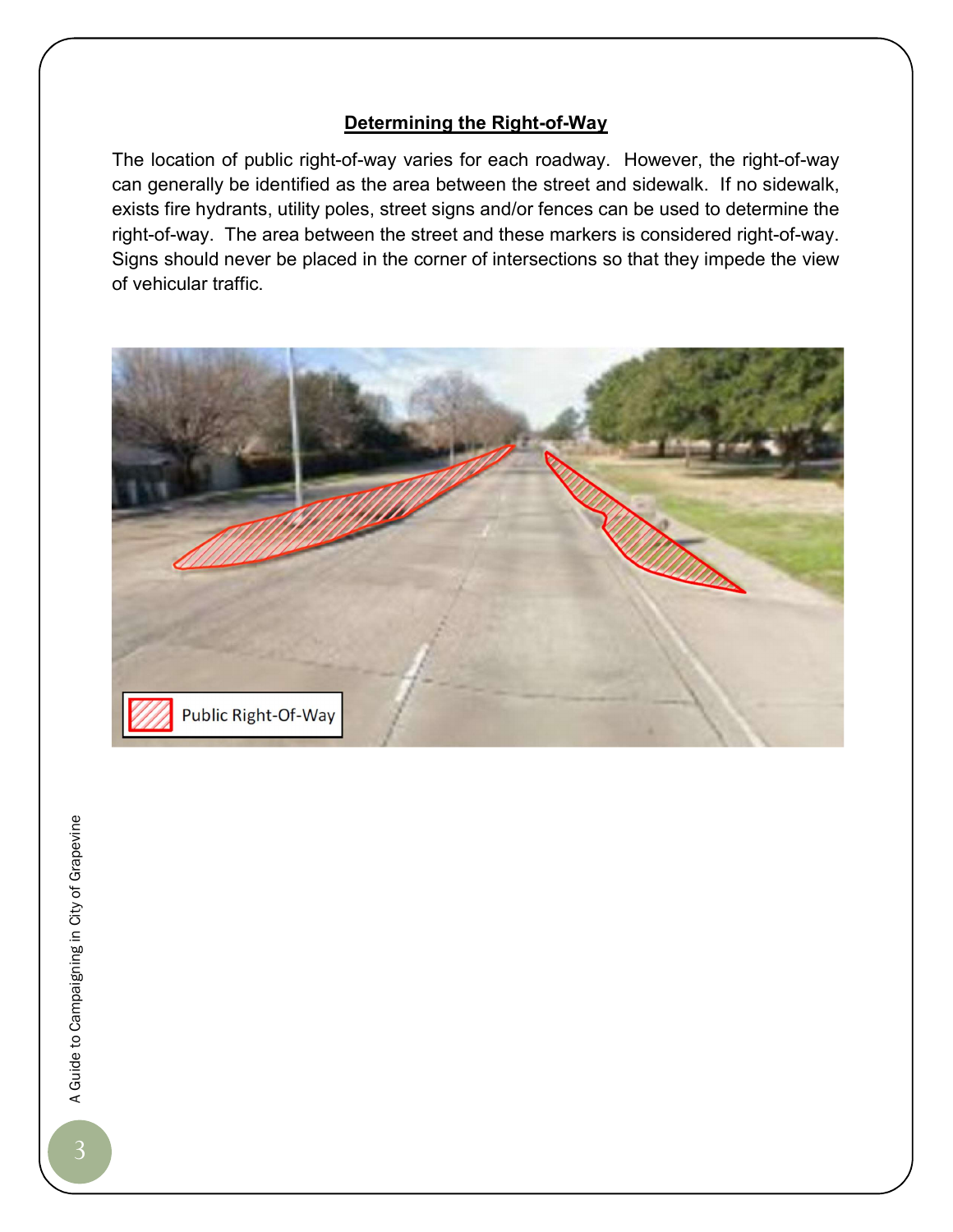# CAMPAIGNING AT THE REC OF GRAPEVINE

Early Voting for municipal elections will take place at The REC of Grapevine. The REC is also one of the voting sites on Election Day.

Recognizing The REC has a large patron base that must also be accommodated, certain regulations will apply to candidates who wish to campaign at The REC during voting.

The City will designate parking spots for each candidate to use to set up tents, place tables, etc. Each candidate will be allowed one parking spot. The spots will not be designated to a specific candidate so it will be first come first serve for use of the space.

Prior to Early Voting, the City Secretary will email each candidate a map of The REC that designates the parking spots that candidates can use. This map will also show the location of voter parking spaces.

Political signs are allowed at The REC beginning the first day of early voting, however, candidates are limited to no more than 25 2'x2' signs. The sign stake cannot be more than 9 gauge in diameter.

Tents, tables, and standing are not allowed in any of the parking islands.

Campaigning is not allowed any where within 100' of the entry to the polling places. This area will be designated and enforced by the Election Judge.

Political signs are not allowed at the Grapevine Public Library.